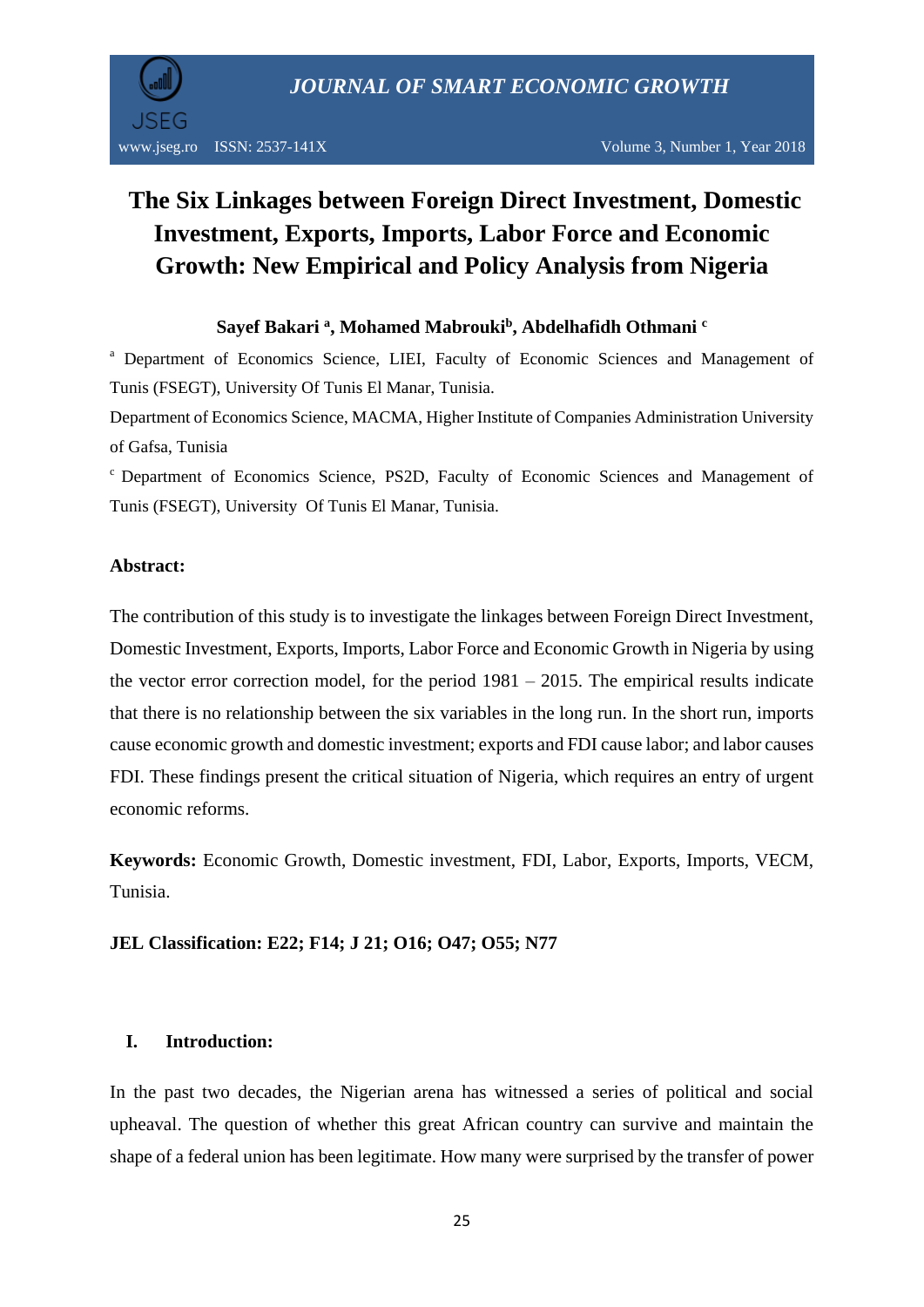

from the military to the civilians in 1999, but this search became a mirage after the situation intensified and the pace of unrest, as it took only a few days to take over President Olusegun Obasanjo until the country began to rise from the depths of many clashes Sectarianism, tribalism and politics. In dealing with such a phenomenon, the magnitude of contradictions and differences must be taken into account. The Nigerian model can be rightly called the "state of blatant contradictions". It is a society with a vast diversity of environment, territory, social organization, economic situation, lifestyle, sectarian and ethnic affiliation, the prevailing order, culture, problems, issues and special costumes. The tribal structure is evident, with tribal and ethnic groups of more than 250 national groups living on the land of Nigeria. There is no doubt that successive disturbances are a natural result of these contradictions, but we cannot ignore other factors and new variables whose repercussions and complications have exacerbated the situation and the continued political turmoil in the country. There are disorders arising from the state of crisis and frustration experienced by the people as a result of poverty and underdevelopment and the deterioration of economic and living conditions, where the wide gap between the affluent and the disadvantaged classes, poverty has become a phenomenon and widespread unemployment and manifestations of misery and poverty among the population, per capita GDP does not exceed, annually The World Bank estimates that the number of people living on \$ 1 a day is about 80% of the population, meaning that the number of poor people exceeds 100 million people. In poor economic conditions, the government has announced a 200% increase in fuel prices, causing riots, violence and protests across the country, led by trade unions. As well as the slow pace of development and the spread of corruption under a government pledged to fight it and the absence of serious and genuine treatments to combat the phenomenon, in addition to the allegations of a number of officials on corruption cases large.. All this generated a state of anger and anger at the current administration and form a natural entry exploited by elements and parties opposed to the events Tensions and disorders. With oil prices falling, inflation and insecurity in the south, the humanitarian crisis in the north and power shortages, Nigeria's economy collapsed for 15 months, losing its first economic position in Africa and its status as the continent's first oil exporter. President Muhammadu Buhari told in news conference in Abuja, attended by UN representatives "Nigeria has suddenly become a poor country". He said also "Before I took over my job, oil was sold for about \$ 100 a barrel, and then its price dropped to \$ 37, and today it is between \$ 40 and \$ 45 a barrel". In addition,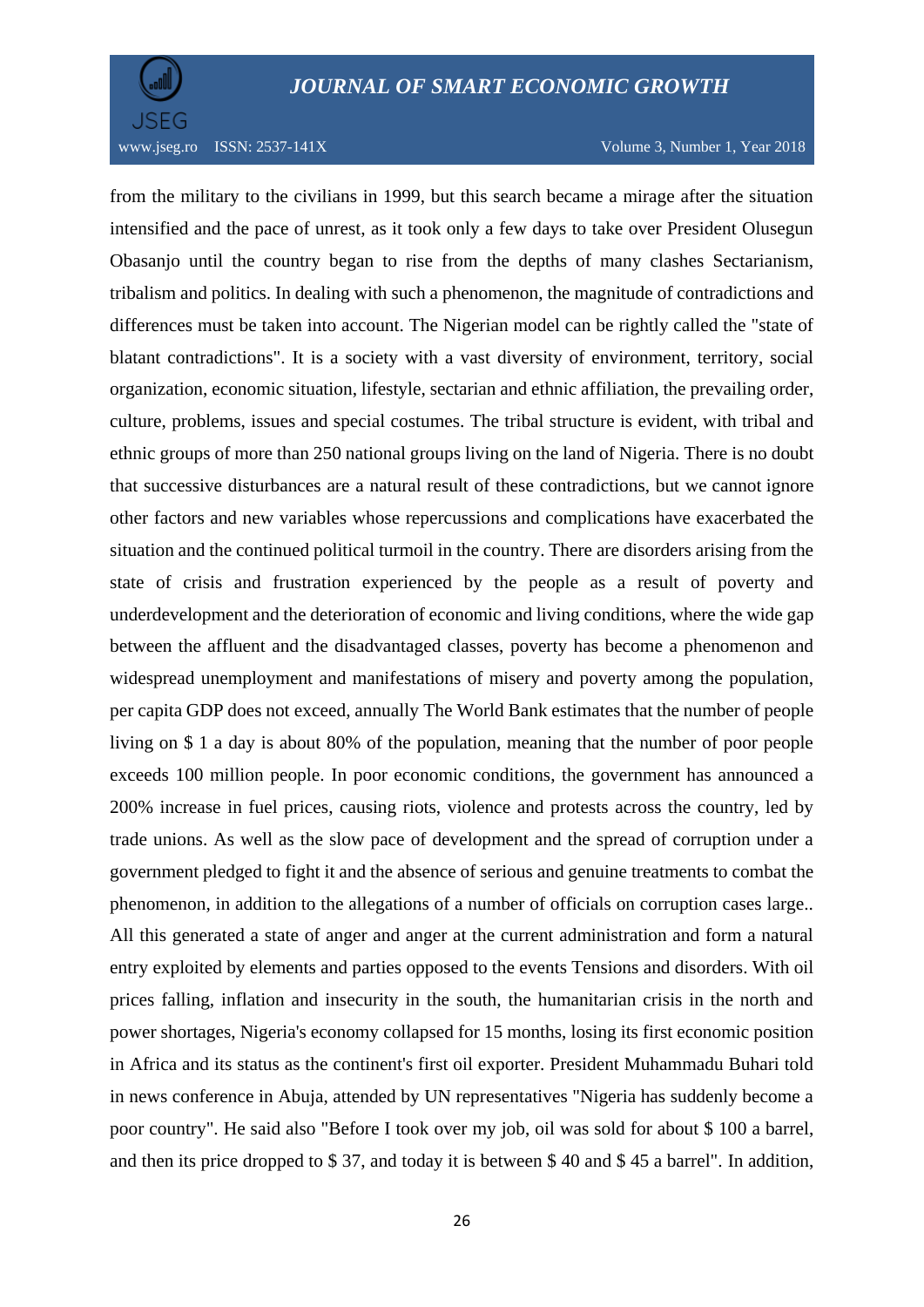

the objective of this work is to study and reinvest the determinants of economic growth in Nigeria by including a broad set of key explanatory variables for growth. These variables are domestic investment, foreign direct investment, exports, imports and the labor force. Otherwise, we also try to determine the six links between these variables and economic growth to better explain and understand the economic situation of Nigeria based on the phenomenon of cointegration based on Sims Model. To achieve this objective the paper is structured as follows. In section 2, we present the literature survey. Secondly, we discuss the Methodology Model Specification and data used in this study in Section 3. Thirdly, Section 4 presents the empirical results as well as the analysis of the findings. Finally, Section 5 is dedicated to our conclusion.

#### **II. Literature Survey**

Relation between trade openness and economic growth always stays complicated more and more. In some cases imports present a source of economic growth by developing the productivity of investment when the majority of imported goods are machines and technology well innovated, also imports are also beneficial for economy when the imported goods will be less expensive of the cost of their production. But, in the basic case, the currency flows hurt the trade balance which lead to the reduction of economic growth, also imports in some case make the nation more lazy for making all the its requirement by itself. Indeed, exports are an outlet for local goods and services, a source of foreign exchange inflows to cope with imports, and revenue for governments to finance national economies. In addition, a decrease in exports may procure to increased unemployment and poverty, reduced government revenues, and limited capacity for imports of capital goods and inputs needed for production activity, which could hamper economic growth of the countries. However, Exports can be presented as a barrier of attainted economic growth in the absence of effective opening strategies. Among the studies that have shown that an expansion of trade has a significant positive impact on economic growth are Michaely, (1977); Balassa, (1978, 1989 and 1995); Tyler, (1981); Rahman (1993); Savvides, (1995); Asmah, (1998); Edward, (1998); Ram, (1987); Bakari (2017a); Bakari and Mabrouki (2017). On the other hand, others have concluded that the positive relationship between international trade and economic growth does not exist during certain periods for certain countries, among these studies we can cite Tyler (1981); Helleiner (1986); Ahmad and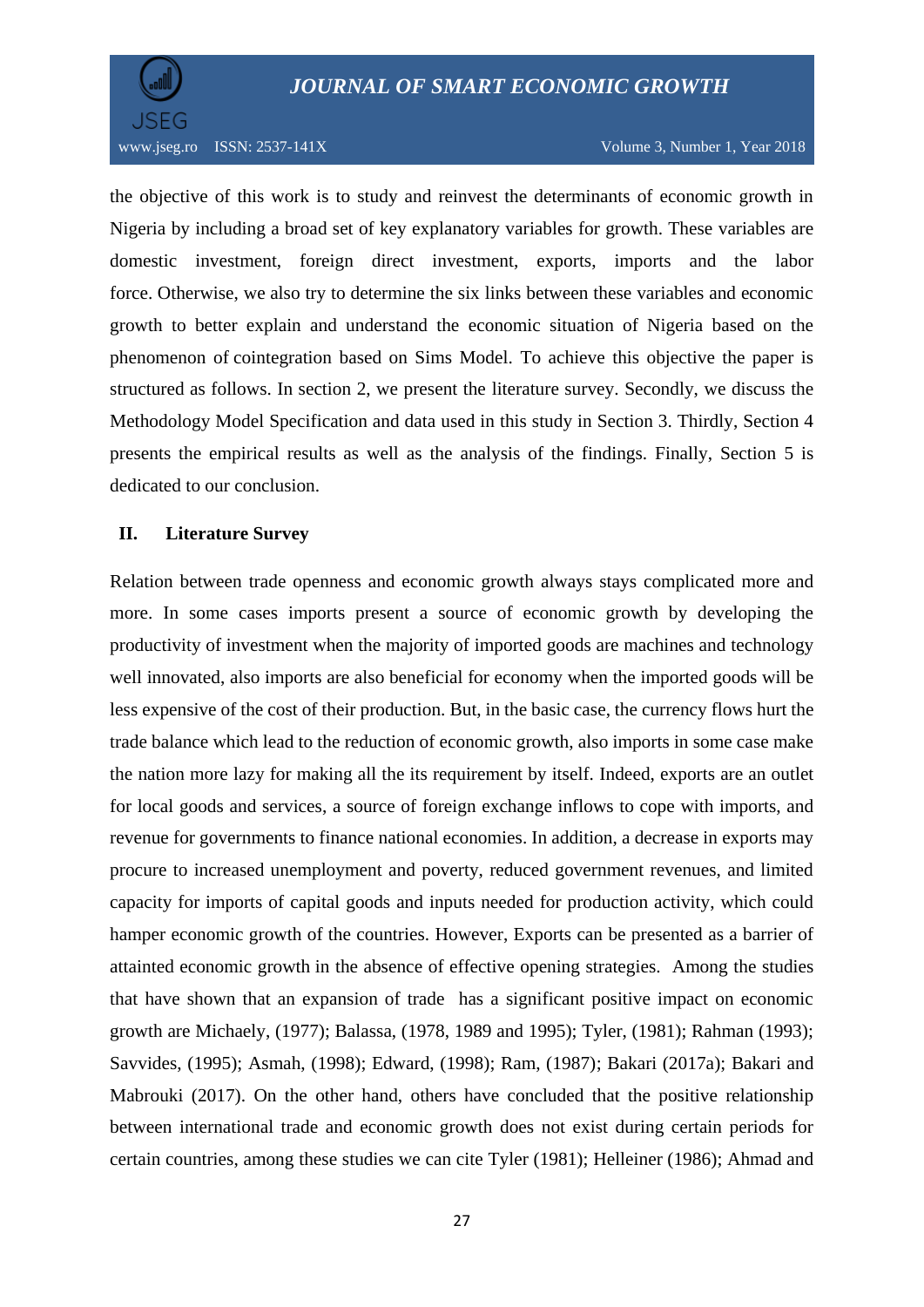

Kwan (1991); Bakari (2017b); Bakari (2017c); Bakari and Krit (2017). Concerning the nexus between domestic investment and economic growth, it seen that a strong economically country must have a robust domestic investment which make the nation lead its economic to the top on neglected all helps form others whom make it restricted to many of the obligations that concern her well-being. In these context many studies have confirmed the role of domestic investment on stimulating economic growth like Romer (1986); Lucas (1988); Barro (1991); Rebelo (1991); Fischer (1993); Bakari (2017a). For some reasons like corruption, mismanagement, natural disasters and other problems, domestic investment cannot be the saver and the sponsor to create economic growth. This situation is base on the results of many studies which proved that domestic investment may not necessarily have a favorable impact on economic growth like Khan (1996), Devarajan and al (1996), Bakari (2017b), Bakari (2017c). The relationship between foreign direct investment and economic growth has been addressed and has been the research theme for many economists because of different points of view. In this context foreign direct investment can bring with them several factors that can affect and stimulate in a direct way (new technology, innovation, infrastructure, currency) or indirectly (reduction of unemployment, reduction of poverty, export growth ...) economic growth, among these that have proved this linkage we can cited Borensztein et al (1998); Zhang (2001); Bengoa and Sanchez-Robels (2003). However, the effect of foreign direct investment may not be favorable or benefic for economic growth if these investments bring many problems and many disasters like: imposing its productive, operational and marketing orientations and imposing its conditions which aim to achieve the greatest amount of profits above any other goal; dealing with resources irrationally depletion and the transfer of their resources to the mother country, which destroys the host country at the remote level; the volume of money transferred abroad has grown as a results of a negative impact on the balance of payments..; and these is proved by many economists like Carkovic and Levine (2002); Katerina et al (2004); Adams (2009). It remains very important whether there is any causal link between population growth and economic growth, not only for demographers and economists but also for policy makers. However, this relationship has long been contentious. Numerous studies have found a negative association between these two variables Galor and Weil (2000) and Li and Zhang (2007). In contrast, contradictory results also exist in the previous studies Dasgupta (2000); Drèze and Murthi (2001); Huang and Xie (2013) and Yao et al (2013). An others studies try to study the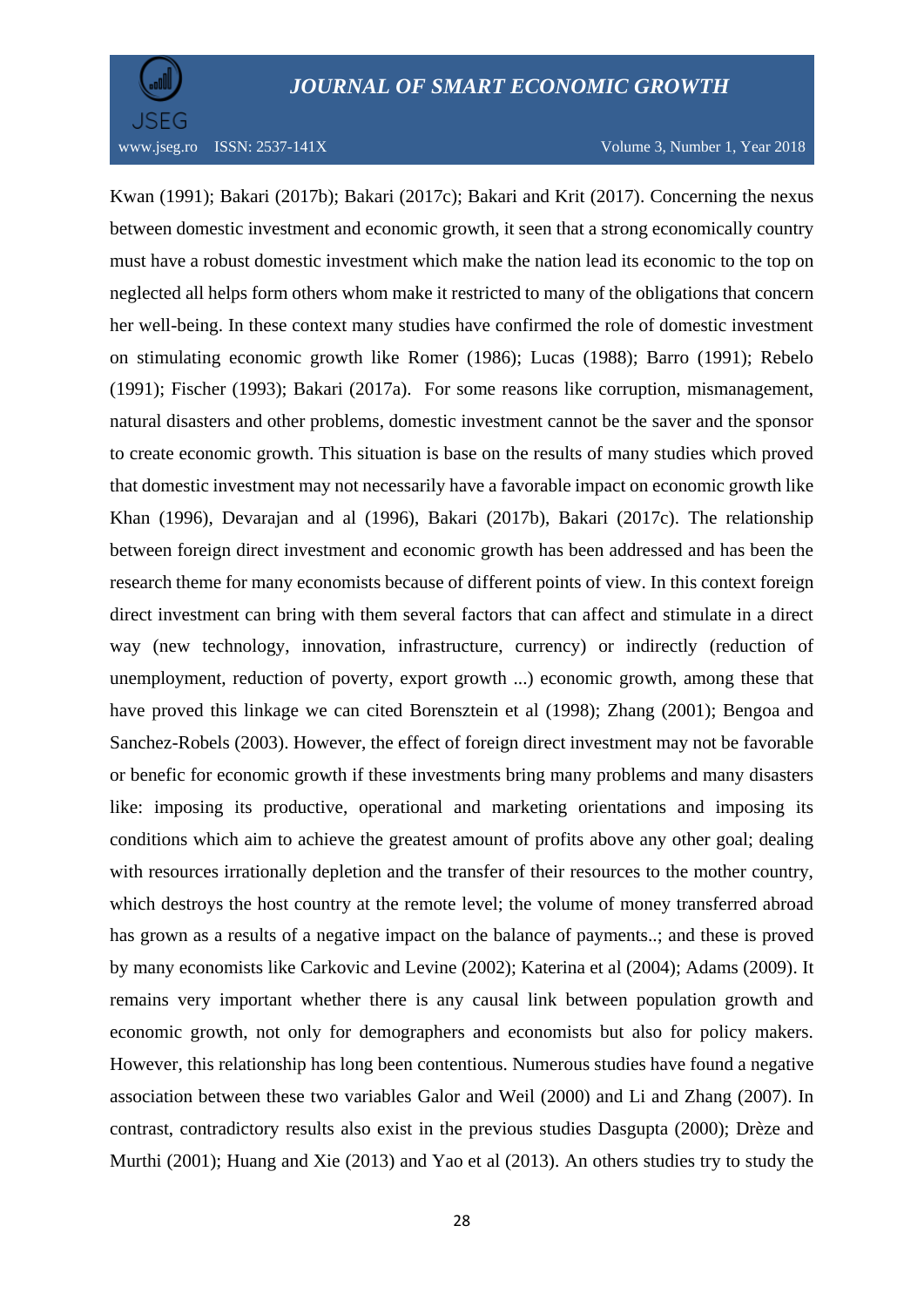

www.jseg.ro ISSN:  $2537-141X$  Volume 3, Number 1, Year 2018

linkage between many of these variables together. Apergis and Payne (2009) examined the nexus between energy consumption and economic growth in six Central America Countries for the period 1980 – 2004 by using cointegration analysis and the Granger Causality tests. In their research they used domestic investment and labor force as control variables. Empirical analyses show that energy usage, domestic investment and labor force have a positive impact on economic growth; economic growth cause domestic investment; energy usage and the labor force have positive effect domestic investment; economic growth and domestic investment have positive effect on labor force. Paudel and Perera (2009) studied the nexus between foreign Debt, trade openness, labor force and economic growth in Sri Lanka for the period 1950 – 2006. By using Cointegration analysis, empirical analysis suggest that in the long run there is a positive cointegration relationship between exports, imports, labor force, domestic investment and economic growth. Bhatt (2013) examined the causal relationship between exports, FDI and economic growth in the case of Vietnam by using VAR model and the Granger Causality Test. Empirical results show that FDI cause exports; economic growth cause exports and FDI. Omri and Kahouli (2014) investigated the nexus between FDI, domestic investment and economic growth in 13 MENA countries by using GMM model during the period 1990 – 2010. Empirical analyses show that FDI cause domestic investment; there is bidirectional causality between FDI and GDP; and there is bidirectional causality between domestic investment and GDP. Tan and Tang (2016) examined the causal linkage among domestic investment, FDI, trade, interest rate and economic Growth in ASEAN-five countries (Indonesia, Malaysia, Philippines, Singapore and Thailand) in the period 1970 – 2012. To attempt their goal, they used cointegration analysis and Vector Error Correction Model. Empirical analysis show many results. For the case of Indonesia in the long run, they found that economic growth cause FDI and interest rate; domestic investment cause FDI and interest rate; exports and imports cause FDI and interest rate. However in the short run, they found that there is bidirectional causality between economic growth and domestic investment, and between FDI and Trade (Exports and Imports); and economic growth cause FDI and interest rate. For the case of Malaysia, they have found in the long run that trade cause domestic investment and FDI; economic growth cause domestic investment, FDI and interest rate; bidirectional causality between domestic investment and FDI. However in the short run, they found that trade cause domestic investment and interest rate; domestic investment cause FDI; FDI cause economic growth; bidirectional causality between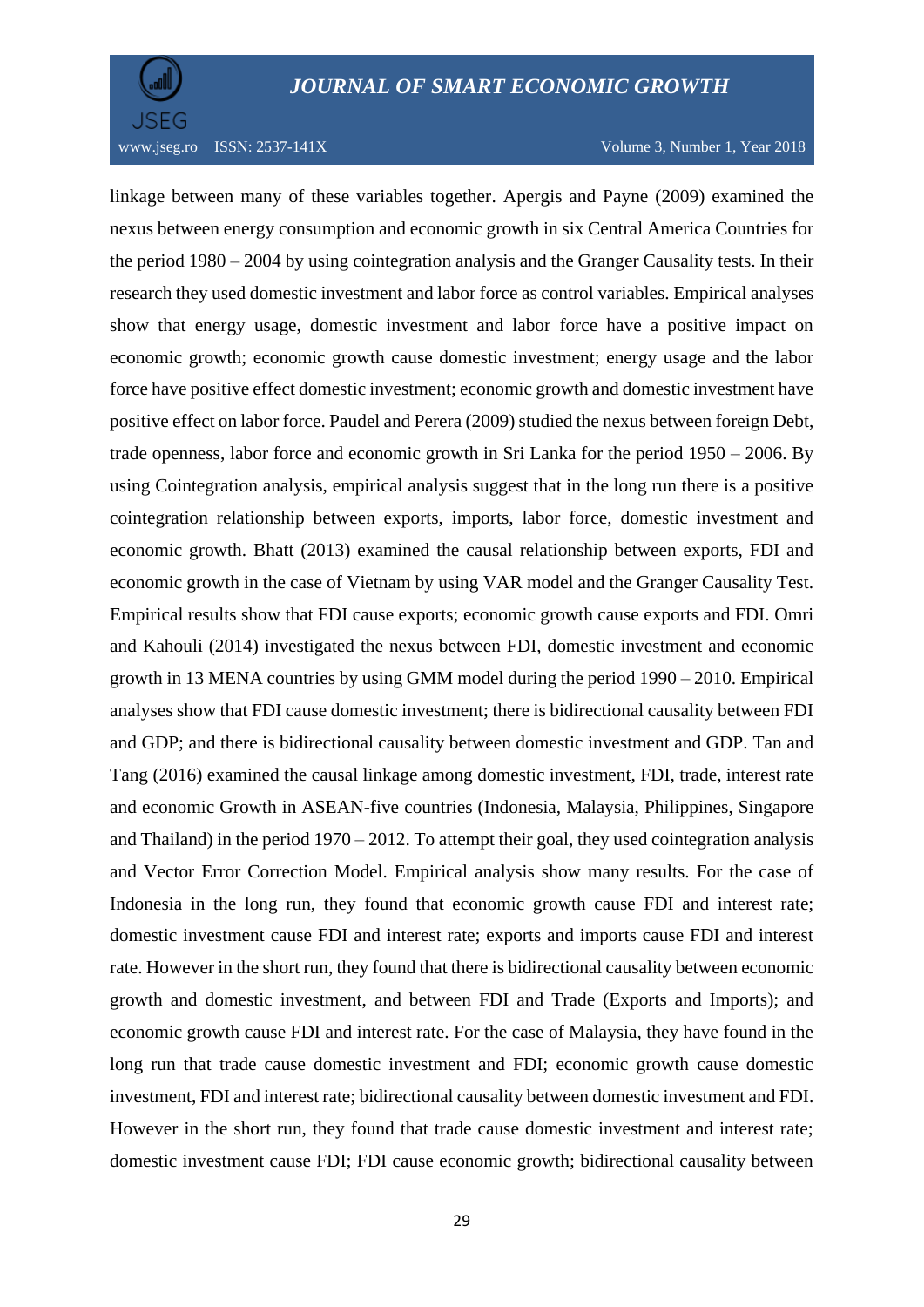



trade and FDI; bidirectional causality between GDP and trade and bidirectional causality between domestic investment and economic growth. For the case of Philippines, they have found in the long run that domestic investment cause economic growth, FDI and trade; bidirectional causality between economic growth and FDI; bidirectional causality between FDI and trade; bidirectional causality between trade and economic growth. However in the short run, they found that FDI cause domestic investment and trade; bidirectional causality between FDI and economic growth; bidirectional causality between trade and economic growth; bidirectional causality between trade and domestic investment; bidirectional causality between domestic investment and economic growth. For the case of Singapore, they have found in the long run that trade cause FDI, domestic investment and economic growth; bidirectional causality between economic growth and FDI, bidirectional causality between economic growth and domestic investment; and bidirectional causality between FDI and domestic investment. However in the short run, they found that domestic investment cause economic growth and trade; bidirectional causality between domestic investment and FDI; bidirectional causality between economic growth and trade. Finally and for the case of Thailand they have found in the long run that there is bidirectional causality between all variables. However in the short run they have found that trade cause economic growth; FDI cause domestic investment; bidirectional causality between trade and FDI; bidirectional causality between trade and domestic investment; and bidirectional causality between economic growth and domestic investment. Keho (2017) examined the nexus between trade and economic growth in Cote d'Ivoire for the period 1965–2014. He used domestic investment (capital) and labor as control variables. The results of Toda and Yamamoto Granger causality tests show that trade and economic growth cause capital; capital and economic growth cause labor force and trade. Bakari (2017d) investigated the three-way linkages between export, import and economic growth in Tunisia using annual time series data for the period  $1965 - 2016$  by implementing cointegration analysis and error correction model. The empirical results show that in the long run imports have positive effect on economic growth and exports; economic growth has positive effect on exports and exports have negative effect on economic growth. In the short run, empirical analysis prove that exports cause imports; imports cause economic growth and there is bidirectional causality between exports and economic growth.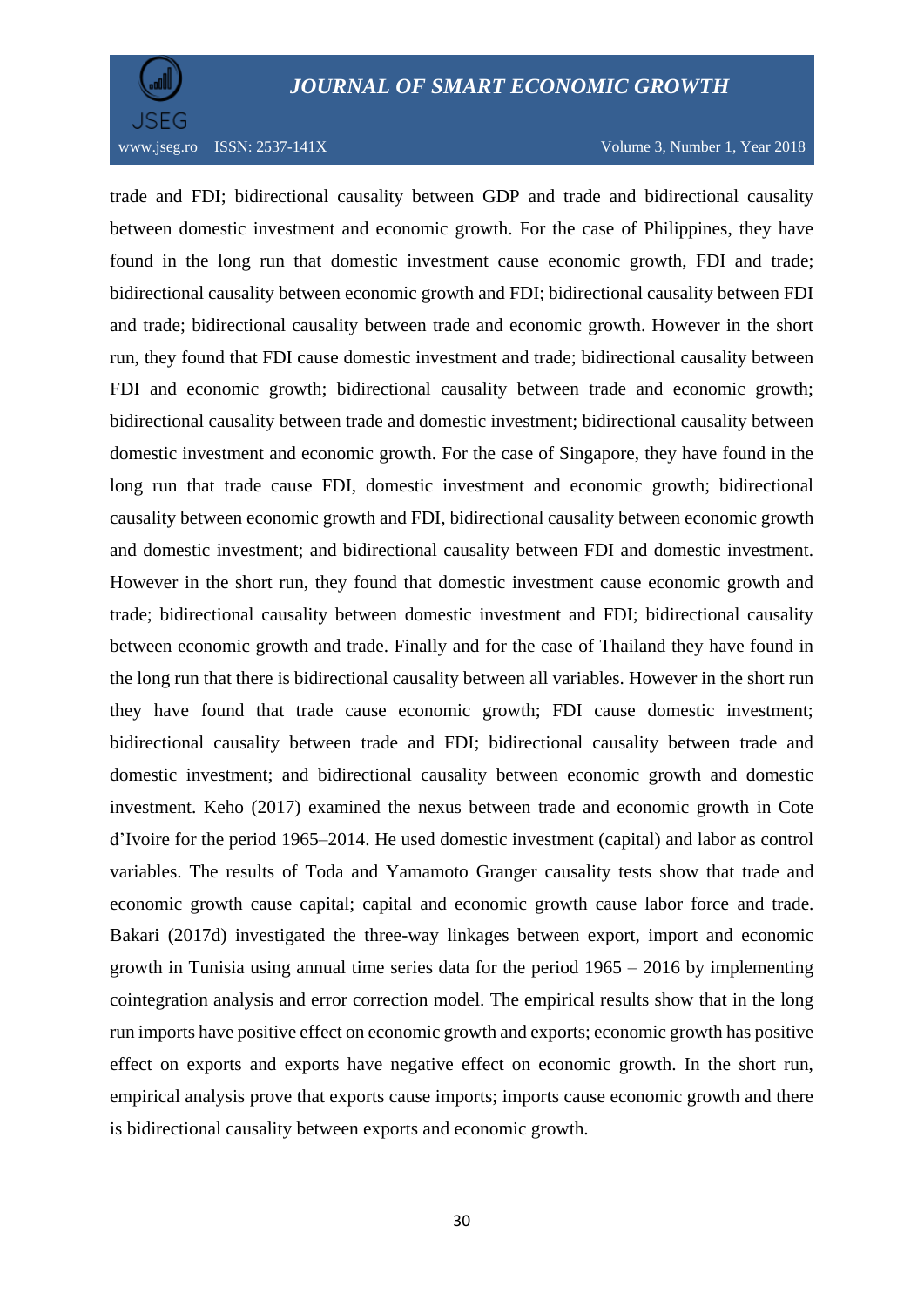

www.jseg.ro ISSN: 2537-141X Volume 3, Number 1, Year 2018

## **III. Data and methodology**

The empirical investigation in this research paper consists in studying the order of integration of each variable by using the stationary tests. In our case, we will apply the two stationary tests ADF and PP to ensure the robustness of the stationarity of each variable. As soon as the order of integration of each variable is indicated, we will perform the cointegration analysis using the Johanson test, which aims to specify and select the suitable and compatible model in our estimation. In the case of an existing of a cointegration relation, the error-correction model will be retained. On the other hand, if the Johanson test indicates the absence of a cointegration relation, the VAR model will be retained. And of course, we will finish our empirical analyzes by diagnostic tests to verify the quality of our model and the robustness of our estimation. Early empirical formulations tried to capture the causal link between trades, domestic and foreign investments and GDP growth by incorporating exports and imports into the aggregate production function (Balassa, 1978; Sheehey, 1992), and dividing capital into domestic investment and foreign direct investment (Sumei Tang and al (2008), Adams Samuel (2009 ), omri and kahouli (2014)). The augmented production function including domestic investment, foreign direct investment exports and imports is expressed as:

 $Y = F$  [(DI, FDI, L); X, M]

To make the model linear and to avoid heteroskedasticity problem, all variable are converted into logarithm.

$$
log(Y)_t = \beta_0 + \beta_1 log(DI)_t + \beta_2 log(FDI)_t + \beta_3 log(L)_t + \beta_4 log(X)_t + \beta_5 log(M)_t + \epsilon_t
$$

Where:

- Y<sub>t</sub>: Dependent Variable "GDP"
- $\beta_0$ : The constant term.
- $-\beta_1$ : coefficient of variable (DI: Domestic Investment)
- $-\beta_2$ : coefficient of variables (FDI: Foreign Direct Investment)
- $\beta_3$ : coefficient of variable (L: Labor)
- $\beta_4$ : coefficient of variable (X: Exports)
- $\beta$ <sub>5</sub>: coefficient of variable (M: Imports)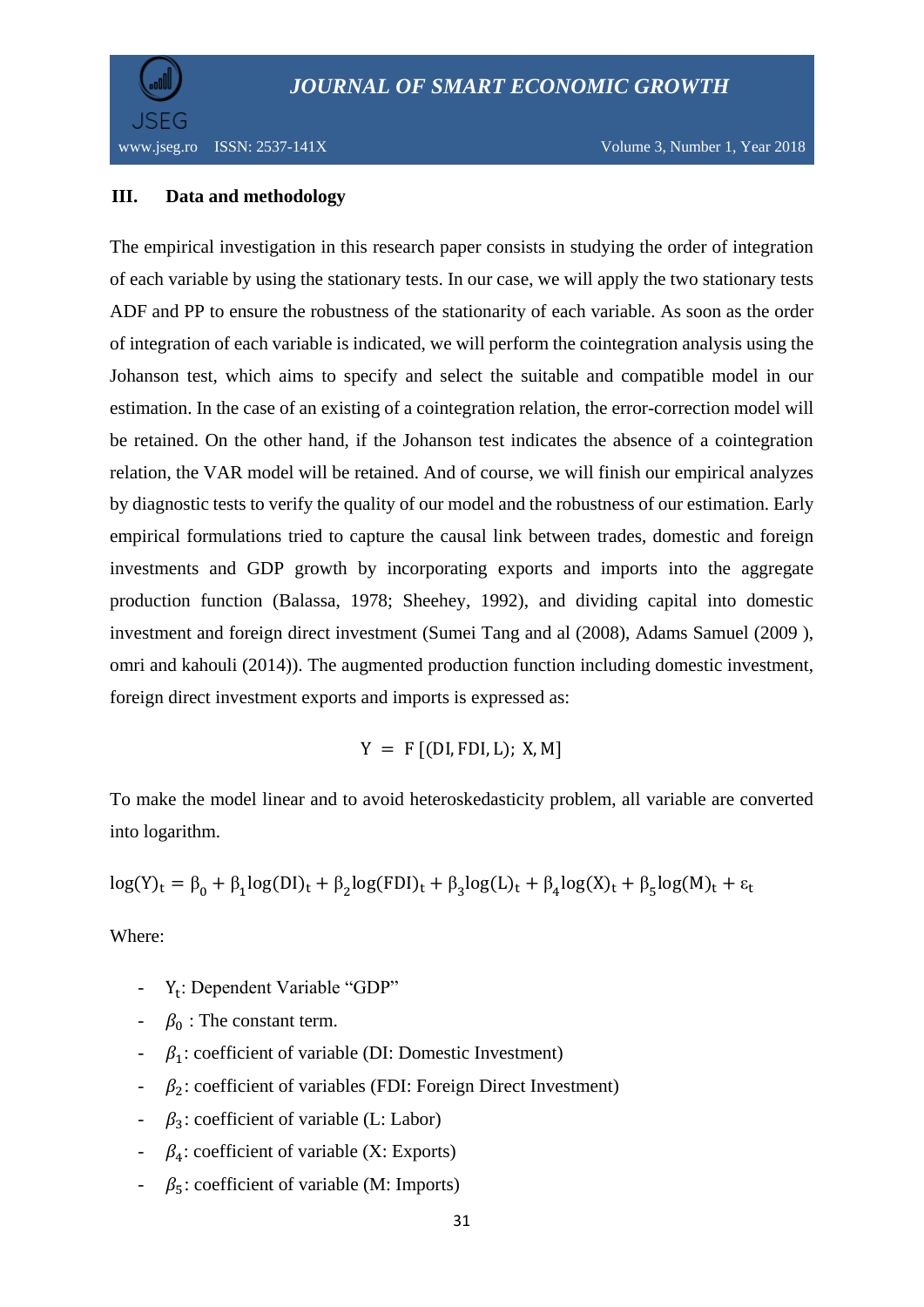

- $\cdot$  t: The time trend.
- $\epsilon$ : The random error term assumed to be normally, identically and independently distributed.

In addition, and concerning the secondary data of our investigation research for period 1981- 2015 is collected from WDI (2015).

## **IV. Empirical Analysis**

## **1- Tests for unit roots**

Table 1 shows the results of the unit root tests ADF and PP, of which we find that all the variables are integrated in order (1).

| <b>Unit Roots Tests</b>                     | <b>ADF</b>       |                                                                          |  |  |  |
|---------------------------------------------|------------------|--------------------------------------------------------------------------|--|--|--|
|                                             | <b>Constant</b>  | <b>Constant, Linear Trend</b>                                            |  |  |  |
| Y                                           | (1.596213)       | (2.067917)                                                               |  |  |  |
|                                             | $[4.337156]$ *** | $[4.912168]$ ***                                                         |  |  |  |
| DI                                          | (0.296918)       | (3.185653)                                                               |  |  |  |
|                                             | $[3.183360]$ **  | [2.928990]                                                               |  |  |  |
| <b>FDI</b>                                  | (1.480274)       | (2.890992)                                                               |  |  |  |
|                                             | $[11.04092]$ *** | $[10.85290]$ ****                                                        |  |  |  |
| L                                           | (0.807501)       | $(4.050637)$ **                                                          |  |  |  |
|                                             | $[3.739487]$ **  | $[3.706612]$ ***                                                         |  |  |  |
| X                                           | (0.037805)       | (3.193739)                                                               |  |  |  |
|                                             | $[8.329482]$ *** | [8.340532]***                                                            |  |  |  |
| М                                           | (1.252159)       | $(3.358683)*$                                                            |  |  |  |
|                                             |                  | $[5.068201]$ *** $[5.091219]$ ***                                        |  |  |  |
|                                             |                  | ***; ** and * denote significances at 1%; 5% and 10% levels respectively |  |  |  |
| ( <i>)</i> denotes stationarity in level    |                  |                                                                          |  |  |  |
| [] denotes stationarity in first difference |                  |                                                                          |  |  |  |

### **Table 1: Unit root tests: ADF and PP**

## **2- Lag order selection criteria**

According to Table 2, the majority of information selection criteria assert that the amount of optimal delay between the different variables that will be used in our model is equal to 1.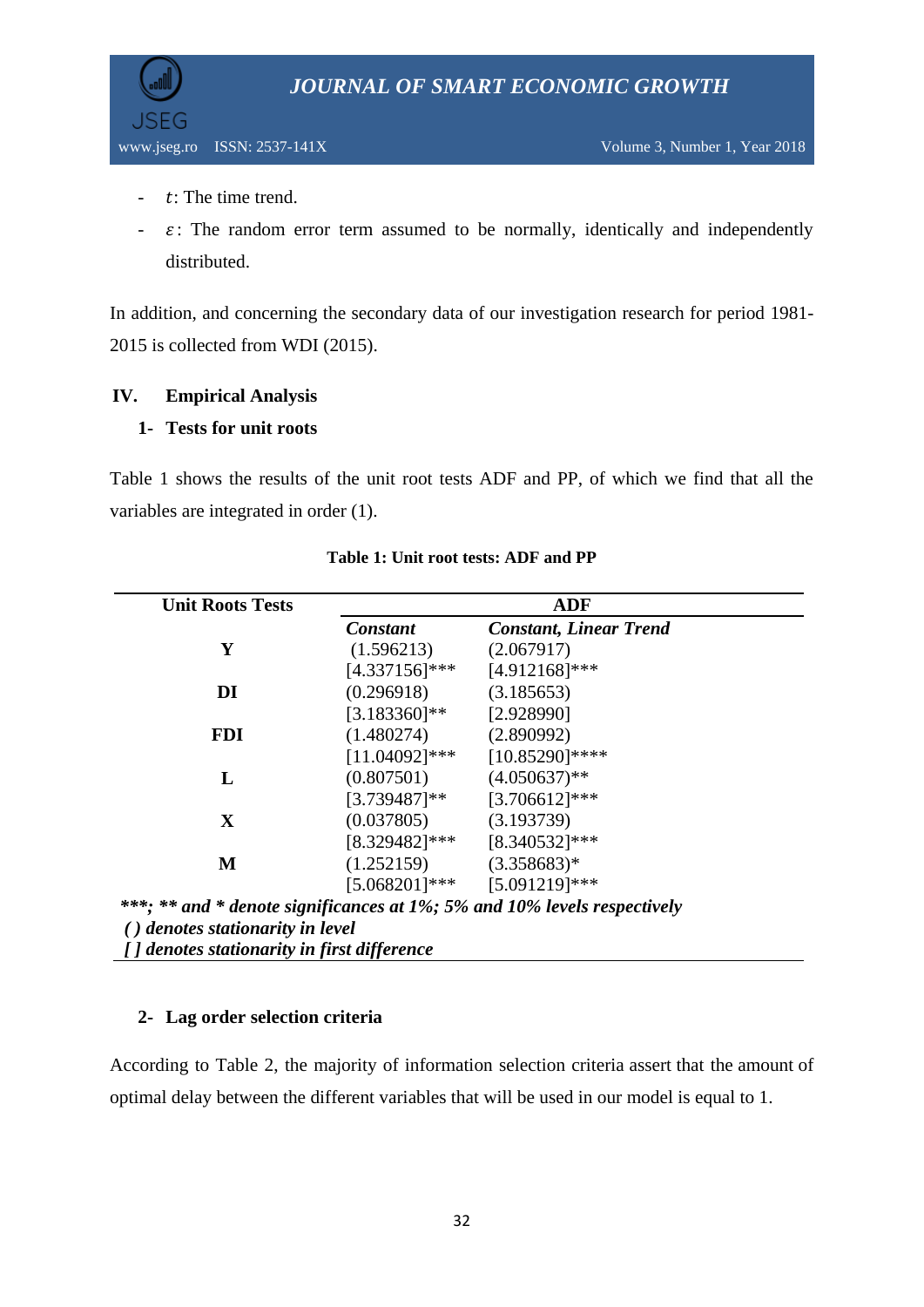

#### **Table 6: Lag order selection Criteria**

| <b>VAR Lag Order Selection Criteria</b>                           |          |           |             |              |              |              |  |  |
|-------------------------------------------------------------------|----------|-----------|-------------|--------------|--------------|--------------|--|--|
| Lag                                                               | Log L    | LR        | <b>FPE</b>  | AIC          | <b>SC</b>    | HQ           |  |  |
| $\bf{0}$                                                          | 220.5881 | <b>NA</b> | $6.03e-14$  | $-13.41176$  | $-13.13693$  | $-13.32066$  |  |  |
| 1                                                                 | 290.9759 | 109.9809  | 7.34e-15    | $-15.56099$  | $-13.63722*$ | $-14.92332$  |  |  |
| 2                                                                 | 336.8361 | 54.45905* | $5.12e-15*$ | $-16.17726*$ | $-12.60453$  | $-14.99300*$ |  |  |
| * indicates lag order selected by the criterion                   |          |           |             |              |              |              |  |  |
| LR: sequential modified LR test statistic (each test at 5% level) |          |           |             |              |              |              |  |  |
| <b>FPE: Final prediction error</b>                                |          |           |             |              |              |              |  |  |
| AIC: Akaike information criterion                                 |          |           |             |              |              |              |  |  |
| <b>SC: Schwarz information criterion</b>                          |          |           |             |              |              |              |  |  |
| HQ: Hannan-Quinn information criterion                            |          |           |             |              |              |              |  |  |

#### **3- Cointegration Analysis**

The application of the Johanson test in table 3 shows the existence of 4 cointegration relations.

So in this case, it can be said that the error-correction model will be retained.

#### **Table 3: Johanson Tests**

| <b>Unrestricted Cointegration Rank Test (Trace)</b> |            |                        |                     |         |  |  |  |
|-----------------------------------------------------|------------|------------------------|---------------------|---------|--|--|--|
| Hypothesize No. of CE(s)                            | Eigenvalue | <b>Trace Statistic</b> | 0.05 Critical Value | Prob.** |  |  |  |
| None *                                              | 0.877252   | 177.2732               | 95.75366            | 0.0000  |  |  |  |
| At most $1*$                                        | 0.785163   | 112.2469               | 69.81889            | 0.0000  |  |  |  |
| At most $2 *$                                       | 0.656225   | 64.57277               | 47.85613            | 0.0007  |  |  |  |
| At most $3*$                                        | 0.436474   | 31.47194               | 29.79707            | 0.0318  |  |  |  |
| At most 4                                           | 0.255142   | 13.69214               | 15.49471            | 0.0918  |  |  |  |
| At most $5*$                                        | 0.136810   | 4.560743               | 3.841466            | 0.0327  |  |  |  |

**Trace test indicates 4 cointegrating eqn(s) at the 0.05 level**

**\* denotes rejection of the hypothesis at the 0.05 level**

**\*\*MacKinnon-Haug-Michelis (1999) p-values**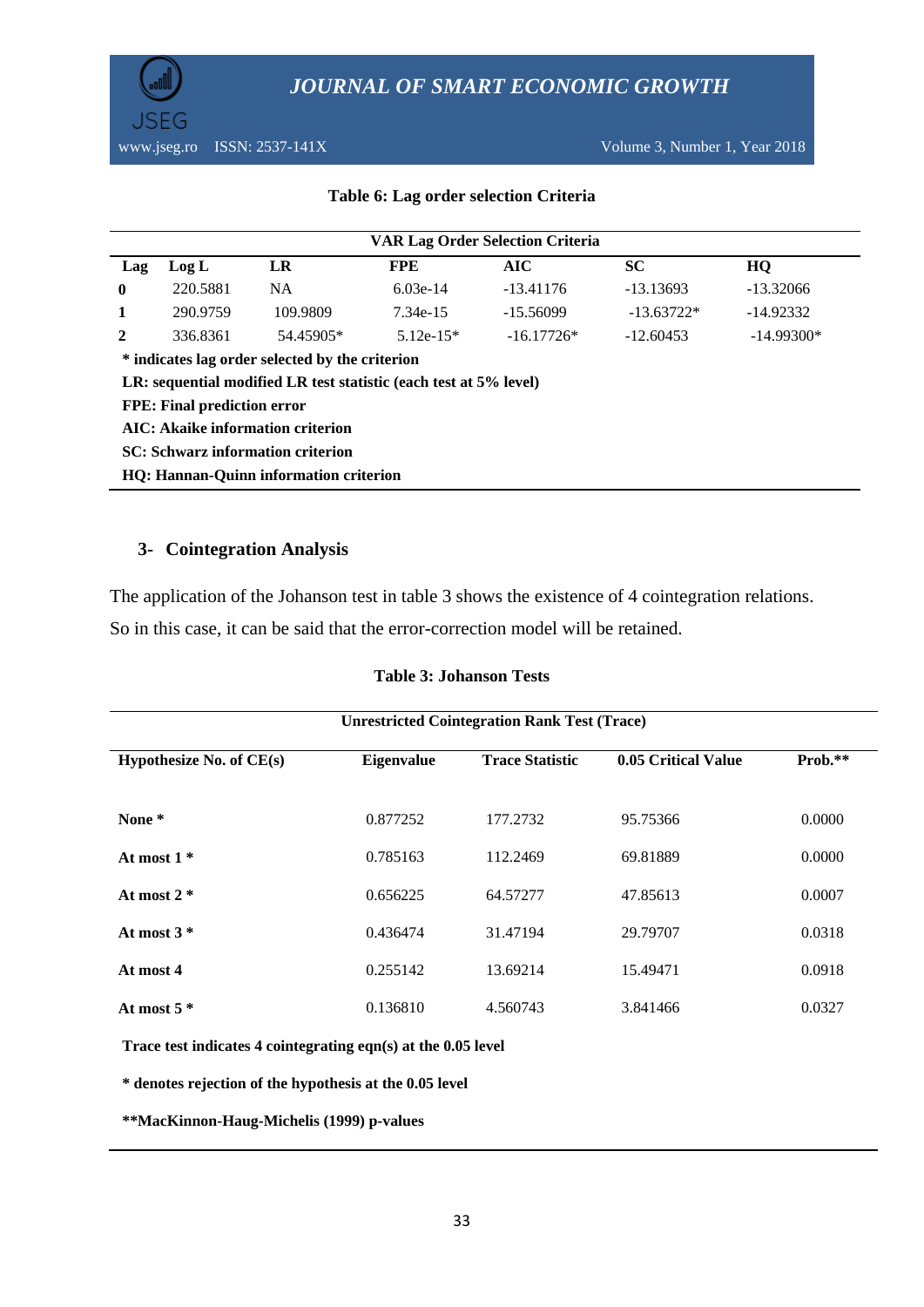

www.jseg.ro ISSN: 2537-141X Volume 3, Number 1, Year 2018

## **4- VECM estimation**

In the estimation of the vector error correction model, the relationship between the independent variables and the long-term and short-term dependent variable can be checked. The six equations of the estimation of the vector error correction model and which include the cointegration equilibrium relation of the error correction model are found:

Influence of domestic investment, foreign direct investment, exports, imports and labor on economic growth:

```
D(DLOG(GDP)) = C(1) * (DLOG(GDP(-1))) + 0.174028431582 * DLOG(INVESTMENT(-1))) + 0.310250258471 * DLOG(FDI(-1)))+ 2.25661433071 * DLOG(EXPORTS(-1)) + 1.12203147869 * DLOG(IMPORTS(-1)) - 218.511628316
                  * DLOG(LABOR(-1)) + 5.47864394087) + C(2)*D(DLOG(GDP(-1))) + C(3)*D(DLOG(GDP(-2))) + C(4)* D(DLOG(INVESTMENT(-1))) + C(5) * D(DLOG(INVESTMENT(-2))) + C(6) * D(DLOG(FDI(-1))) + C(7)
                  * D(DLOG(FDI(-2))) + C(8) * D(DLOG(EXPORTS(-1))) + C(9) * D(DLOG(EXPORTS(-2))) + C(10)*D(DLOG(IMPORTS(-1))) + C(11) * D(DLOG(IMPORTS(-2))) + C(12) * D(DLOG(LABOR(-1))) + C(13)*D(DLOG(LABOR(-2))) + C(14)
```
- Influence of economic growth, foreign direct investment, exports, imports and labor on domestic investment:
- $D(DLOG(INVESTMENT))$

```
= C(15) * ( DLOG(GDP(-1)) + 0.174028431582 * DLOG(INVESTMENT(-1)) + 0.310250258471 * DLOG(FDI(-1))
+ 2.25661433071 * DLOG(EXPORTS(-1)) + 1.12203147869 * DLOG(IMPORTS(-1)) - 218.511628316* DLOG(LABOR(-1)) + 5.\overline{47864394087)} + C(16)*D(DLOG(GDP(-1))) + C(17)*D(DLOG(GDP(-2))) + C(18)* D(DLOG(INVESTMENT(-1))) + C(19) * D(DLOG(INVESTMENT(-2))) + C(20) * D(DLOG(FDI(-1))) + C(21)
* D(DLOG(FDI(-2))) + C(22)*D(DLOG(EXPORTS(-1))) + C(23)*D(DLOG(EXPORTS(-2))) + C(24)*D(DLOG(IMPORTS(-1))) + C(25)*D(DLOG(IMPORTS(-2))) + C(26)*D(DLOG(LABOR(-1))) + C(27)* D(DLOG(LABOR(-2))) + C(28)
```
- Influence of economic growth, domestic investment, exports, imports and labor on foreign direct investment:

```
D(DLOG(FDI)) = C(29) * (DLOG(GDP(-1)) + 0.174028431582 * DLOG(INVESTMENT(-1)) + 0.310250258471 * DLOG(FDI(-1)))+ 2.25661433071* DLOG(EXPORTS(-1)) + 1.12203147869*DLOG(IMPORTS(-1)) - 218.511628316* DLOG(LABOR(-1)) + 5.47864394087) + C(30) * D(DLOG(GDP(-1))) + C(31) * D(DLOG(GDP(-2))) + C(32)* D(DLOG(INVESTMENT(-1))) + C(33) * D(DLOG(INVESTMENT(-2))) + C(34) * D(DLOG(FDI(-1))) + C(35)
                  * D(DLOG(FDI(-2))) + C(36) * D(DLOG(EXPORTS(-1))) + C(37) * D(DLOG(EXPORTS(-2))) + C(38)
                  * D(DLOG(IMPORTS(-1))) + C(39) * D(DLOG(IMPORTS(-2))) + C(40) * D(DLOG(LABOR(-1))) + C(41)
                  * D(DLOG(LABOR(-2))) + C(42)
```
- Influence of economic growth, domestic investment, foreign direct investment, imports and labor on exports

 $D(DLOG(EXPORTS)) = C(43) * (DLOG(GDP(-1)) + 0.174028431582 * DLOG(INVESTMENT(-1)) + 0.310250258471 * DLOG(FDI(-1)))$  $+ 2.25661433071 * DLOG(EXPORTS(-1)) + 1.12203147869 * DLOG(IMPORTS(-1)) - 218.511628316$ \* DLOG(LABOR(-1)) + 5.47864394087) +  $C(44)$  \* D(DLOG(GDP(-1))) +  $C(45)$  \* D(DLOG(GDP(-2))) +  $C(46)$ \* D(DLOG(INVESTMENT(-1))) + C(47) \* D(DLOG(INVESTMENT(-2))) + C(48) \* D(DLOG(FDI(-1))) + C(49) \* D(DLOG(FDI(-2))) + C(50) \* D(DLOG(EXPORTS(-1))) + C(51) \* D(DLOG(EXPORTS(-2))) + C(52)  $*$  D(DLOG(IMPORTS(-1))) + C(53)  $*$  D(DLOG(IMPORTS(-2))) + C(54)  $*$  D(DLOG(LABOR(-1))) + C(55) \*  $D(DLOG(LABOR(-2))) + C(56)$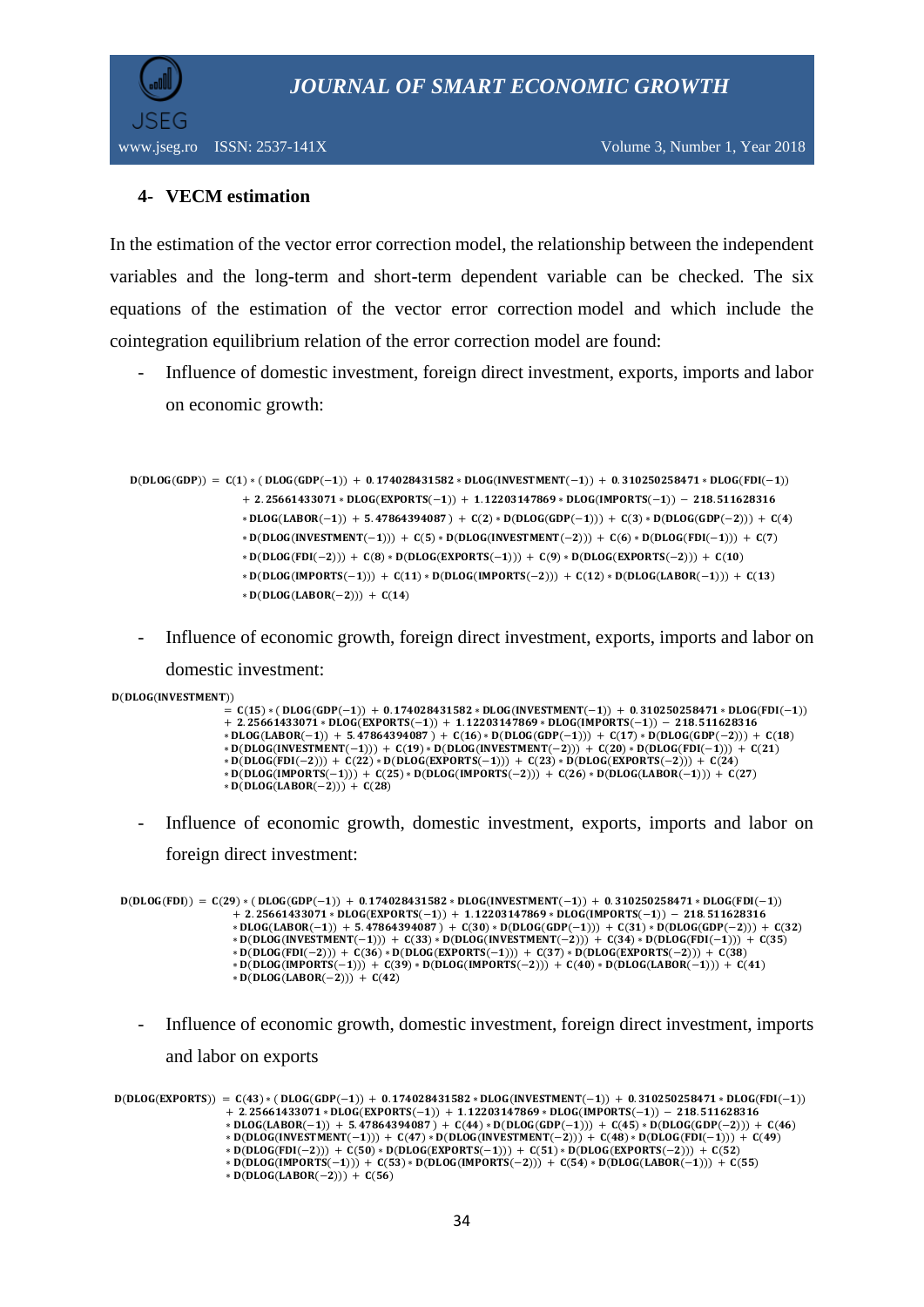

- Influence of economic growth, domestic investment, foreign direct investment, exports and labor on imports:

```
D(DLOG(IMPORTS)) = C(57) * (DLOG(GDP(-1))) + 0.174028431582 * DLOG(INVESTMENT(-1))) + 0.310250258471 * DLOG(FDI(-1)))+ 2.25661433071 * DLOG(EXPORTS(-1)) + 1.12203147869 * DLOG(IMPORTS(-1)) - 218.511628316* DLOG(LABOR(-1)) + 5.47864394087) + C(58) * D(DLOG(GDP(-1))) + C(59) * D(DLOG(GDP(-2))) + C(60)
                  * D(DLOG(INVESTMENT(−1))) + C(61) * D(DLOG(INVESTMENT(−2))) + C(62) * D(DLOG(FDI(−1))) + C(63)
                  * D(DLOG(FDI(-2))) + C(64)*D(DLOG(EXPORTS(-1))) + C(65)*D(DLOG(EXPORTS(-2))) + C(66)* D(DLOG(IMPORTS(-1))) + C(67) * D(DLOG(IMPORTS(-2))) + C(68) * D(DLOG(LABOR(-1))) + C(69)* D(DLOG(LABOR(-2))) + C(70)
```
- Influence of economic growth, domestic investment, foreign direct investment, exports,

imports on labor:

```
D(DLOG(LABOR)) = C(71) * (DLOG(GDP(-1)) + 0.174028431582 * DLOG(INVESTMENT(-1))) + 0.310250258471 * DLOG(FDI(-1)))+ 2.25661433071 * DLOG(EXPORTS(-1)) + 1.12203147869 * DLOG(IMPORTS(-1)) - 218.511628316* DLOG(LABOR(-1)) + 5.47864394087) + C(72) * D(DLOG(GDP(-1))) + C(73) * D(DLOG(GDP(-2))) + C(74)
                   * D(DLOG(INVESTMENT(-1))) + C(75) * D(DLOG(INVESTMENT(-2))) + C(76) * D(DLOG(FDI(-1))) + C(77)
                   * D(DLOG(FDI(-2))) + C(78) * D(DLOG(EXPORTS(-1))) + C(79) * D(DLOG(EXPORTS(-2))) + C(80)
                   * D(DLOG(IMPORTS(-1))) + C(81) * D(DLOG(IMPORTS(-2))) + C(82) * D(DLOG(LABOR(-1))) + C(83)
                  * D(DLOG(LABOR(-2))) + C(84)
```
Otherwise, and to better clarify and explain the results of this estimate, these six equations were extracted to analyze the long-term and short-term effect.

|                              |                          | <b>Dependent Variables</b> |            |             |                          |                |  |
|------------------------------|--------------------------|----------------------------|------------|-------------|--------------------------|----------------|--|
| <b>Independent Variables</b> | <b>GDP</b>               | DI                         | <b>FDI</b> | $\mathbf X$ | M                        | L              |  |
| <b>GDP</b>                   | $\overline{\phantom{a}}$ | (0.6185)                   | (0.6674)   | (0.6356)    | $(0.0824)$ ***           | (0.2849)       |  |
| DI                           | (0.8197)                 | $\overline{\phantom{a}}$   | (0.4534)   | (0.4677)    | (0.1444)                 | (0.2858)       |  |
| <b>FDI</b>                   | (0.8255)                 | (0.3279)                   |            | (0.9594)    | (0.9463)                 | $(0.0931)$ *** |  |
| X                            | (0.3173)                 | (0.6951)                   | (0.1800)   | ٠           | (0.1846)                 | $(0.0336)$ **  |  |
| M                            | $(0.0919)*$              | $(0.0084)$ ***             | (0.4268)   | (0.3640)    | $\overline{\phantom{a}}$ | (0.2432)       |  |
|                              |                          |                            |            |             |                          |                |  |

## **Table 4: Granger Causality test results based on Vector Error-Correction Models (VECMs)**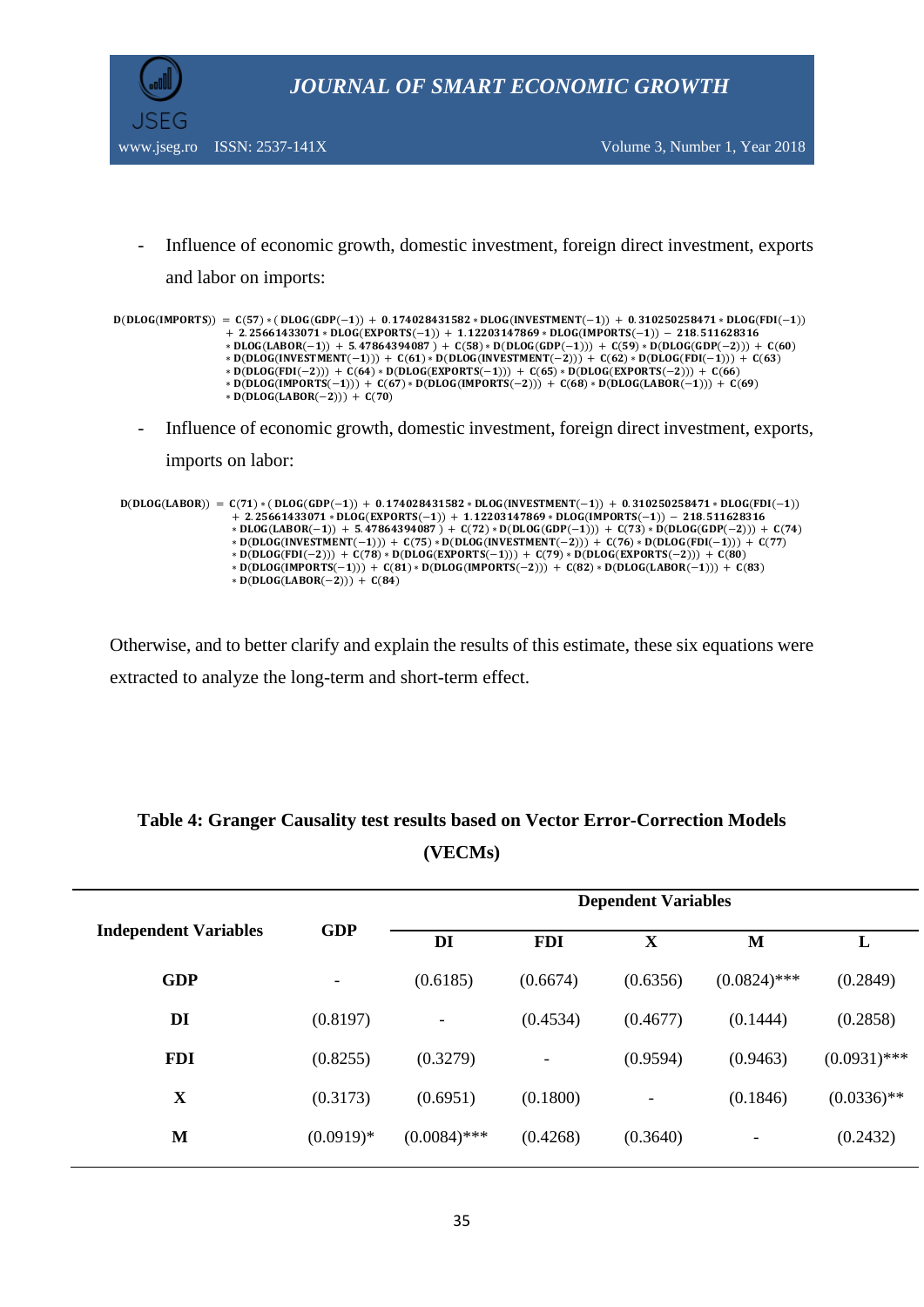| USEG.<br>$ISSN: 2537-141X$<br>www.jseg.ro                                  |              |              |               |              | Volume 3. Number 1. Year 2018 |            |
|----------------------------------------------------------------------------|--------------|--------------|---------------|--------------|-------------------------------|------------|
|                                                                            |              |              |               |              |                               |            |
|                                                                            | (0.7024)     | (0.4064)     | $(0.0247)$ ** | (0.9312)     | (0.7810)                      |            |
| Lagged ECT                                                                 | $[-0.03062]$ | $[-0.06047]$ | $[-0.08941]$  | $[-0.18310]$ | $[-0.17923]$                  | [0.000108] |
| ***; ** and * indicate significance at 1%, 5% and 10%, respectively        |              |              |               |              |                               |            |
| () denotes the value of the probability of the variables in the short term |              |              |               |              |                               |            |

#### **[ ] denotes the significance of long-term cointegration equations**

Table 4 shows that the long-run equilibriums equations are not significant. So we can say in this case that there is no relationship on the long term between economic growth, foreign direct investment, domestic investment, exports, imports and labor force. Also, according to the results of the granger causality test in the short term; there is bidirectional causality between imports and economic growth, and between foreign direct investment and labor. However, there is unidirectional causality from domestic investment to imports and from exports to labor force.

### **5- Analyzing of Diagnostic Tests**

Table 5 includes a set of diagnostic tests to verify the quality of our model and the robustness of our estimate. The heterodasticity test and serial correlation LM are greater than 5%. The coefficient of R and the probability of Fisher's statistics indicate that our model is generally satisfactory. Finally, to check the stability of our VAR model, we apply the custom test and the Cusum square test. These last two indicate that our model is sand since they are significant.

| <b>Diagnostics Tests</b>                       | <b>VECMs Models Diagnostic</b> |       |            |             |       |       |  |
|------------------------------------------------|--------------------------------|-------|------------|-------------|-------|-------|--|
|                                                | <b>GDP</b>                     | DI    | <b>FDI</b> | $\mathbf X$ | M     | L     |  |
| $\mathbf{R}^2$                                 | 0.510                          | 0.755 | 0.878      | 0.659       | 0.648 | 0.975 |  |
| <b>F</b> -statistic                            | 1.361                          | 4.051 | 9.439      | 2.533       | 2.413 | 52.65 |  |
| <b>Probability (F-statistic)</b>               | 0.271                          | 0.004 | 0.000      | 0.037       | 0.045 | 0.000 |  |
| <b>Heteroskedasticity Test: Breusch-Pagan-</b> | 0.125                          | 0.536 | 0.997      | 0.276       | 0.668 | 0.910 |  |
| Godfrey                                        |                                |       |            |             |       |       |  |
| <b>Heteroskedasticity Test: Harvey</b>         | 0.763                          | 0.441 | 0.602      | 0.366       | 0.209 | 0.595 |  |
| <b>Heteroskedasticity Test: Glejser</b>        | 0.226                          | 0.414 | 0.975      | 0.498       | 0.522 | 0.894 |  |
| <b>Heteroskedasticity Test: ARCH</b>           | 0.158                          | 0.522 | 0.492      | 0.519       | 0.304 | 0.262 |  |
| <b>Breusch-Godfrey Serial Correlation LM</b>   | 0.542                          | 0.527 | 0.250      | 0.226       | 0.613 | 0.972 |  |
| Test:                                          |                                |       |            |             |       |       |  |
| Jarque-Bera                                    | 0.487                          | 0.776 | 0.845      | 0.507       | 0.624 | 0.550 |  |

#### **Table 5: Diagnostic Tests**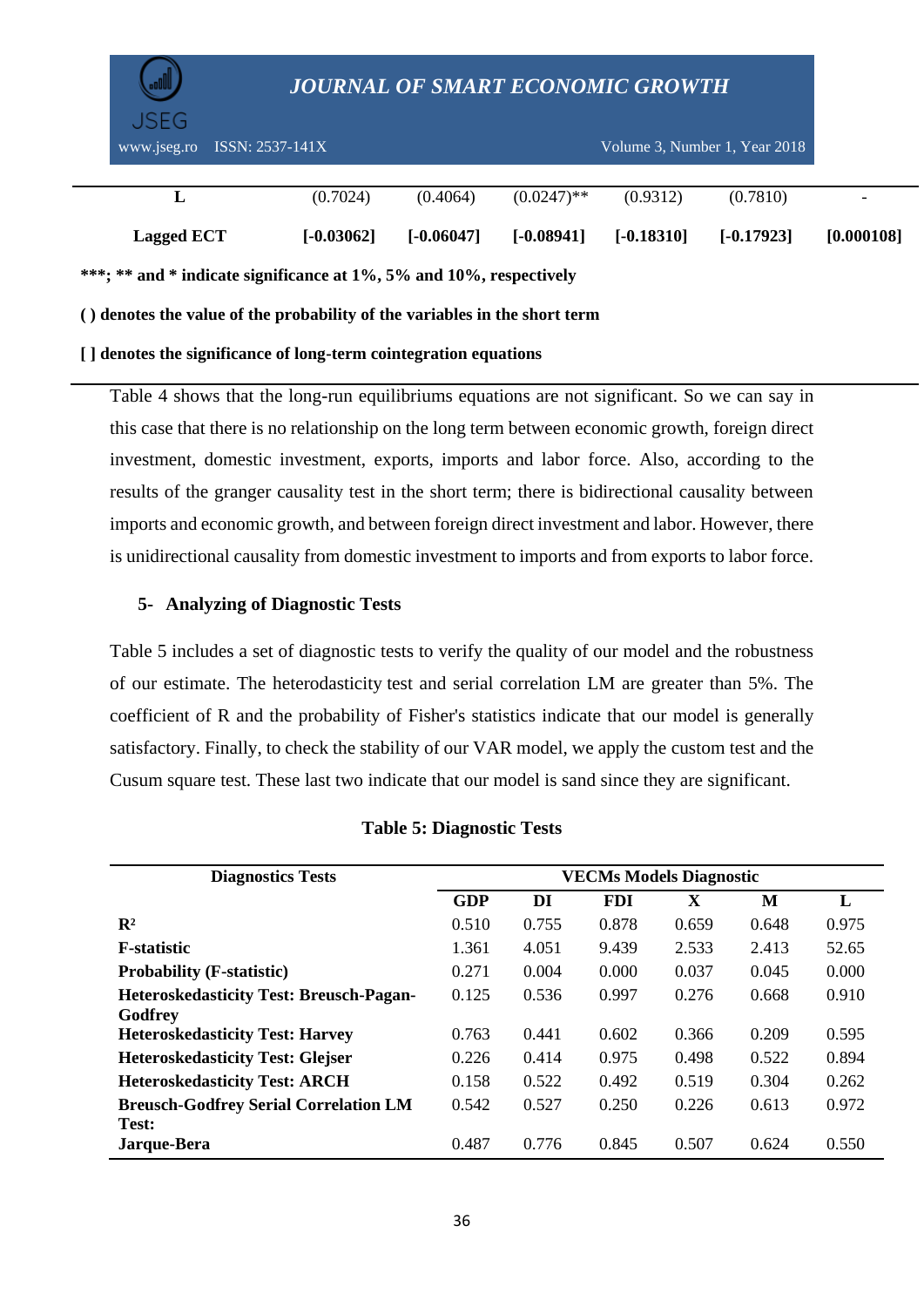

www.jseg.ro ISSN: 2537-141X Volume 3, Number 1, Year 2018

## **6- VAR Stability**



## **V. Conclusion**

The aim of this paper is to determinate the direct and the indirect linkages between economic growth, domestic investment, labor, exports, imports and economic growth in Nigeria since it is never studied before, by applying the cointegration analysis based on the Vector Error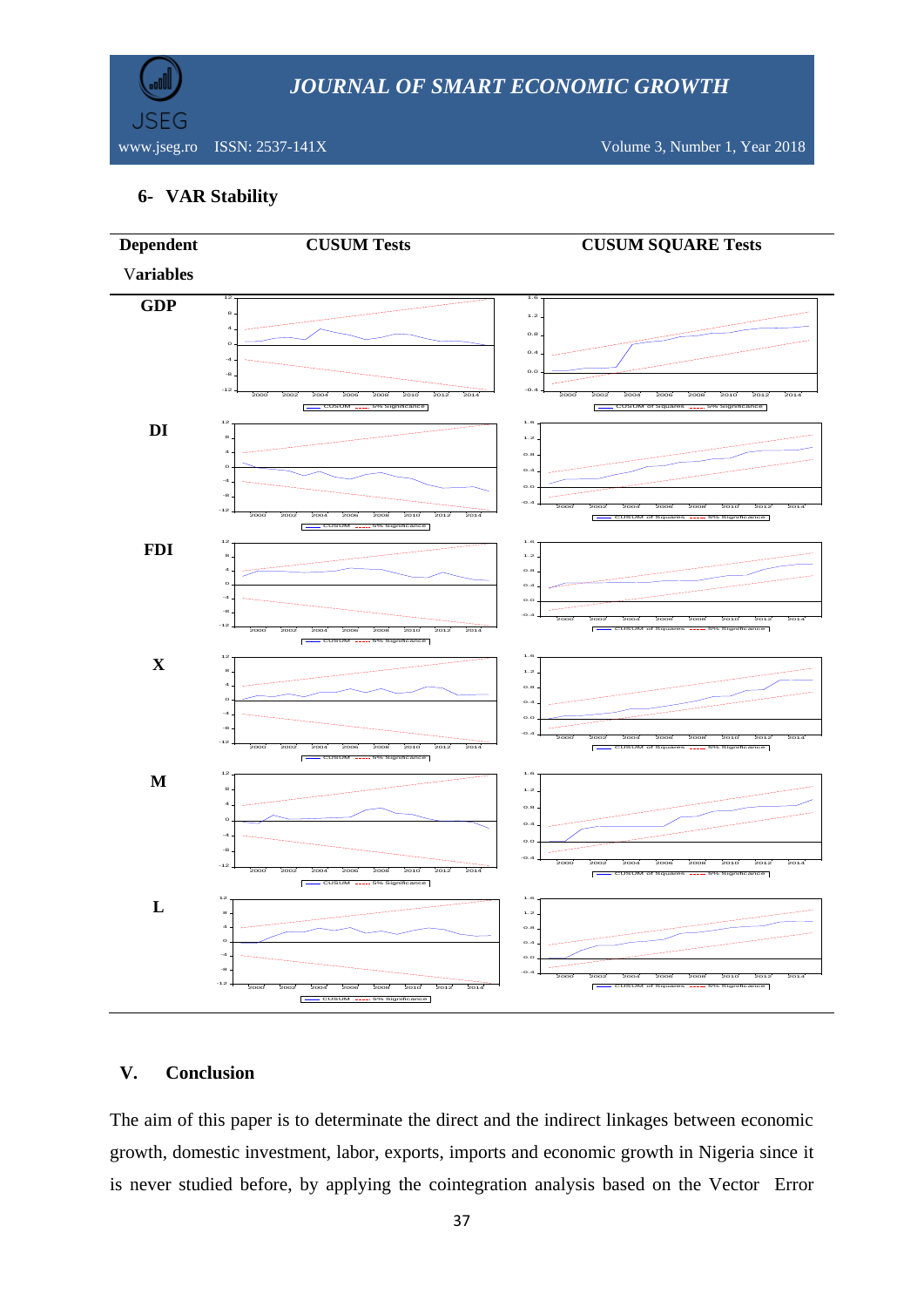

Correction Model for the period 1981 - 2015. Empirical results show that in the long run there is a negative relationship between all variables but there all insignificants. In the short run we found that; there is bidirectional causality between imports and economic growth, and between foreign direct investment and labor. However, there is unidirectional causality from domestic investment to imports and from exports to labor force. In addition, we didn't find any direct and indirect effect between all variables to stimulate economic growth. These results can be explained economically:

First in the short run:

- Imports are necessary for the operation of domestic investments when they carry a large part of the equipment, machinery and equipment, leading to an increase in productivity and therefore an increase in economic growth. This explains the impact of imports on domestic investment and economic growth;
- Otherwise, generally Nigeria's main products are agricultural products, due to dependence on the oil sector only. Sometimes, to get rid of problems and protests that call for food security, the state is forced to import agricultural products;
- The large census of the population in Nigeria is the envy of foreign investors seeking to get workers cheaply. Otherwise, the large number of foreign investments leads to an increase in the labor force (which explains the two-way causal relationship between FDI and the labor force);
- Otherwise the increase in exports leads to the need for labor to ensure trade with other countries (which explains the causality of exports to the labor force);

Second in the long run, the absence of a causal relationship between economic growth, foreign direct investment, domestic investment, labor force, imports and exports is usually explained by:

- The corruption of governors;
- The low profitability of the workers;
- Poor management of natural resources,
- The dependence of a single sector leads to several economic catastrophes when it fails or encounters several problems such as the oil crises;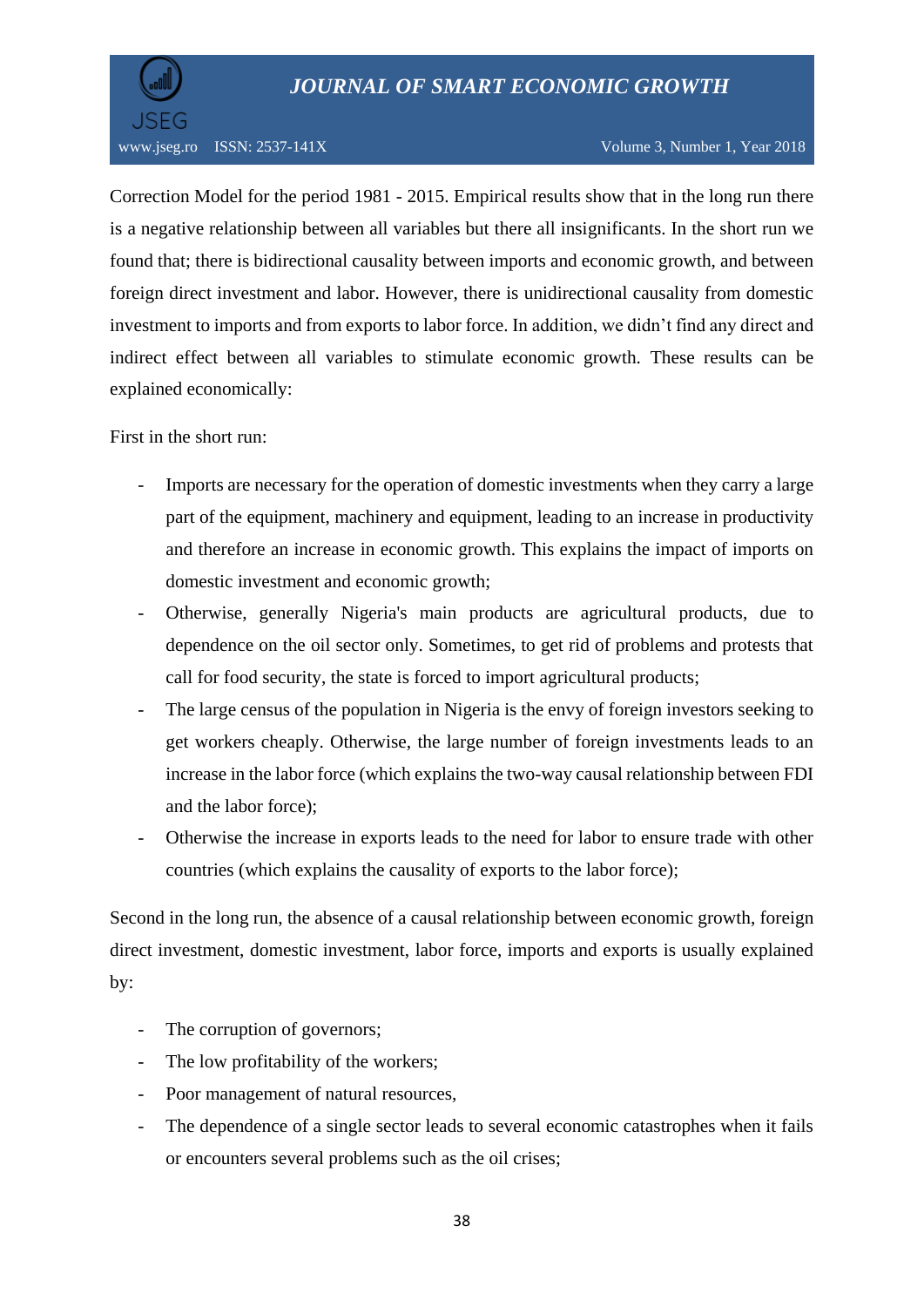

- The absence of clear economic policies;
- the increase in the unemployment rate and especially the unemployment of young graduates;
- Increases in civil wars, popular protests and vandalism lead to the flight of foreign investors and bankruptcy of foreign and domestic assets;
- The low added value of exportable products and the high value of importable products;
- The absence of innovations in domestic investments;

It is true that Nigeria's current economic situation is aggravated by many factors. But it is not dangerous to the point of despair, The Nigerian government and people must unite to promote their country, abandoning their wishes and personal interests, keeping in mind that the future of their nation is above all else. This is achieved by:

- The announcement of clear plans and specific timetables for institutional and structural reform, with a precise identification of the role of the state makes them conducive to economic activity;
- To provide the appropriate environment for the private sector and the public sector in areas that enjoy the advantages and qualifications of its work, while adhering to clear plans to bring about a radical change in the administrative system of the government and reduce bureaucracy;
- Raise efficiency of work in government agencies that deal with investors, importers and exporters such as: taxes, customs and licensing authorities;
- The abolition of economically unjustified government monopolies to encourage the private sector and attract more investments, in order to maximize the contribution of the private sector in creating employment opportunities;
- The need to make decisions based on a sound and accurate analysis of reality;
- Taking into account the preservation of the environment in all economic activities;
- Establish an effective mechanism for settling economic disputes between investors;
- Encouraging innovation and attracting investment for R & D;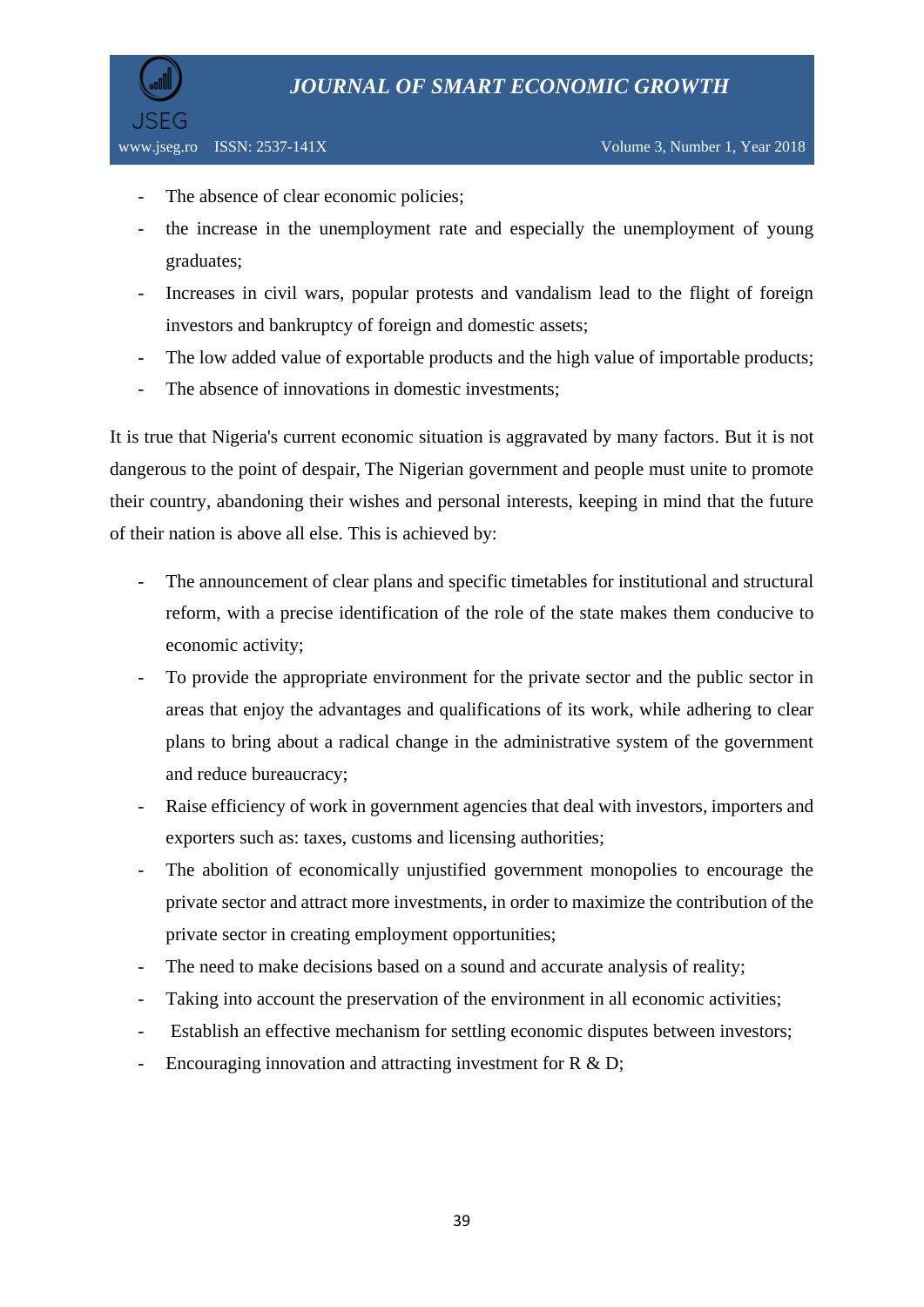

### **Reference**

- 1. Adams, S. (2009). Foreign direct investment, domestic investment and economic growth in Sub-Saharan Africa. Journal of Policy Modeling, 31, 939–949.
- 2. Ahmed. J and Kwam, ACC (1991). Causality between Exports and Economic Growth: Empirical Evidence from Africa. Economic Letters, vol, 37. 242-248.
- 3. Apergis, N and Payne, J.E (2009). Energy Consumption and Economic Growth in Central America: Evidence from a Panel Cointegration and Error Correction Model. Energy Economics 31 (2009) 211–216.
- 4. Asmah. E.E,. (1998). Export performance and Economic Growth: Empirical Evidence from Ghana 1966-1996. M. Phil. Thesis. University of Cape Coast.
- 5. Bhatt,P.R (2013). Causal Relationship between Exports, FDI and Income: The Case of Vietnam. Applied Econometrics and International Development Vol. 13-1 (2013).
- 6. Bakari, S (2017a). The Impact of Domestic Investment on Economic Growth: New evidence from Malaysia. Journal of Smart Economic Growth, , vol. 2(2), Pages 105- 121.
- 7. Bakari, S,. (2017b). "The Long Run and Short Run Impacts of Exports on Economic Growth: Evidence from Gabon," Economic Research Guardian, Weissberg Publishing, vol. 7(1), pages 40-57, June.
- 8. Bakari, S,. (2017c). "Appraisal of Trade Potency on Economic Growth in Sudan: New Empirical and Policy Analysis," Asian Development Policy Review, Asian Economic and Social Society, vol. 5(4), pages 213-225, December.
- 9. Bakari, S (2017d). " The Three-Way Linkages Between Export, Import, and Economic Growth: New Evidence From Tunisia," Journal of Smart Economic Growth. Volume 2, Number 3, Year 2017.
- 10. Bakari, S. and M. Krit, (2017). The Nexus between exports, imports and economic growth: Evidence from Mauritania. International Journal of Economics and Empirical Research, 5(1): 10-17.
- 11. Bakari, S and Mabrouki, M (2017). "Impact Of Exports And Imports On Economic Growth: New Evidence From Panama," Journal of Smart Economic Growth, , vol. 2(1), pages 67-79, March.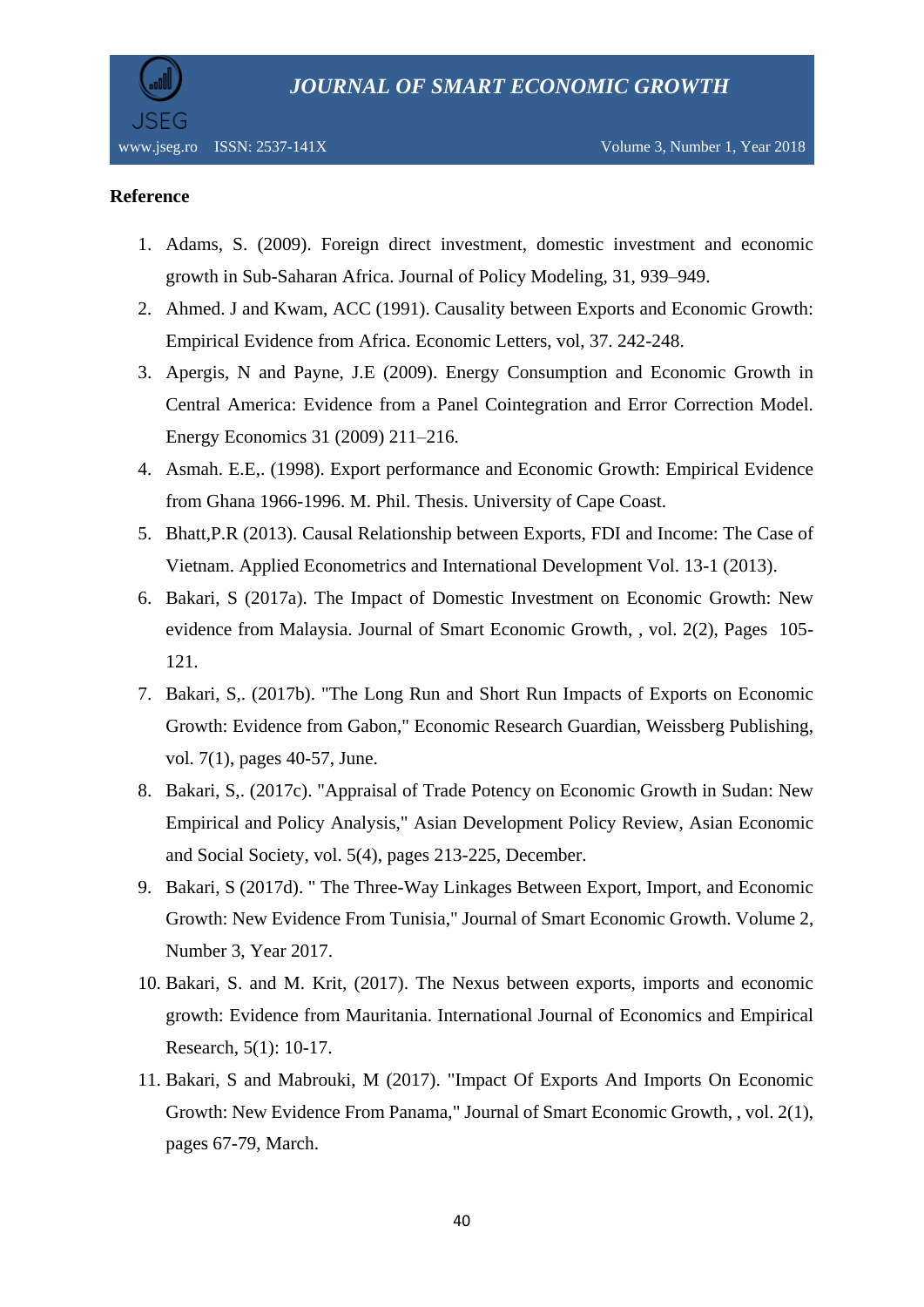

- 12. Balassa, B., 1995. Export, Policy Choices and Economic Growth in Developing Countries after the 1973 Oil Shock. Journal of Development Economics, vol. 18.pp. 23- 35.
- 13. Balassa, B., 1989. Outward Orientation. In: Handbook of Development Economics, vol.2.
- 14. Balassa, B., 1978. Exports and Economic Growth: Further Evidence. Journal of Development Economics, vol.5, 181-189.
- 15. Barro, R. J. (1991) Economic Growth in a Cross Section of Countries. Quarterly Journal of Economics. 106, 407–444.
- 16. Bengoa, M., & Sanchez-Robels, B. (2003). Foreign direct investment, economic freedom and growth: New evidence from Latin America. European Journal of Political Economy, 19, 529–545.
- 17. Borensztein, J., De Gregorio, J., & Lee, J. (1998). How does foreign direct investment affect economic growth? Journal of International Economics, 45, 115–135.
- 18. Carkovic, M., & Levine, R. (2002). Does foreign direct investment accelerate economic growth? University of Minnesota working paper.
- 19. Dasgupta, P. (2000). Population and Resources: An Exploration of Reproductive and Environmental Externalities. Population and Development Review, 26: 643–689.
- 20. Devarajan, S., V. Swaroop, and Heng-fu Zou (1996) The Composition of Public Expenditure and Economic Growth. Journal of Monetary Economics 37, 313–344.
- 21. Drèze, J. and Murthi, M. (2001). Fertility, Education, and Development: Evidence from India. Population and Development Review, 27: 33–63.
- 22. Edwards, S., (1998). "Openness. Productivity and Growth: What Do We Really Know?" *Economic Journal*, 108.
- 23. Fischer, S. (1993) The Role of Macroeconomic Factors in Growth. National Bureau of Economic Research. (Working Paper No. 4565).
- 24. Galor, O., Weil D. (2000). Population, technology and growth: from Malthus stagnation to the demographic transition and beyond, American Economic Review, 90, 806-828.
- 25. Helleiner, G. K., (1986). Outward Orientation, Import Instability and African Economic Growth: An Empirical Investigation, In: Theory and Reality in Development Essays in Honour of Paul Steeton Ed. S. Lall and F. Stewart, Macmillan, London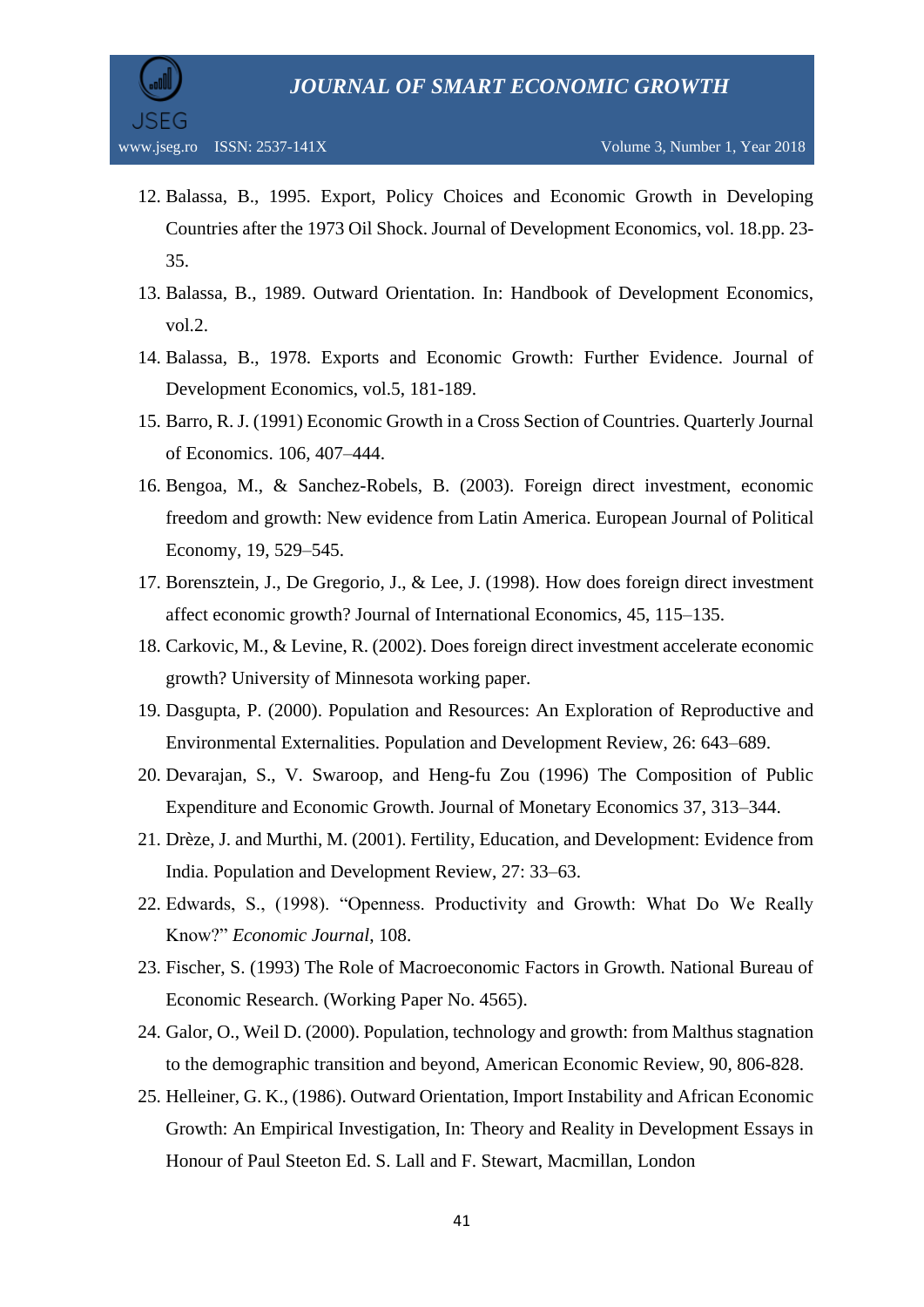

- 26. Huang, T-H., Xie Zixiong. (2013). Population and economic growth: a simultaneous equation perspective, Applied Economics, 45, 3820-3826.
- 27. Katherina, L., John, P., & Athanasios, V. (2004). Foreign direct investment and economic growth in transition economies. South Eastern Europe Journal of Economics, 2, 97–110.
- 28. Keyo, Y (2017). The impact of trade openness on economic growth: The case of Cote d'Ivoire. Cogent Economics & Finance (2017), 5: 1332820 <https://doi.org/10.1080/23322039.2017.1332820>
- 29. Khan, M. S. (1996) Government Investment and Economic Growth in the Developing World. The Pakistan Development Review 35, 419–439.
- 30. Li, H, Zhang, J. (2007). Do high birth rates hamper economic growth? Review of Economics and Statistics, 30, 67-80.
- 31. Lucas Jr., R. E. (1988) On the Mechanics of Economic Development. Journal of Monetary Economics 22, 3–42.
- 32. Michaely, M., (1977). Export and Growth: An Empirical Investigation. Journal of Development Economics. 3 vol. 4, 49-53.
- 33. Omri A and Kahouli B (2014). The nexus between foreign investment, domestic capital and economic growth: empirical evidence from the MENA region. Research in Economics 68 (2014) 257–263.
- 34. Paudel, R. & Perera, N. (2009). Foreign Debt, Trade Openness, Labor Force and Economic Growth: Evidence from Sri Lanka. The ICFAI Journal of Applied Economics, 8 (1), 57-64.
- 35. Rahman, M. A., (1993). Export and Economic Development of Bangladesh. Dhaka: Young.
- 36. Ram, R,. (1987). Exports and Economic Growth in Developing Countries: Evidence from Time-series and Cross-section Data. Economic Development and Cultural Change, vol. 33, 415-425.
- 37. Rebelo, S. (1991) Long-Run Policy Analysis and Long-Run Growth. Journal of Political Economy 94:5, 56–62.
- 38. Romer, P. M. (1986) Increasing Returns and Long-Run Growth. Journal of Political Economy. 94:5 (October), 1002–1037.